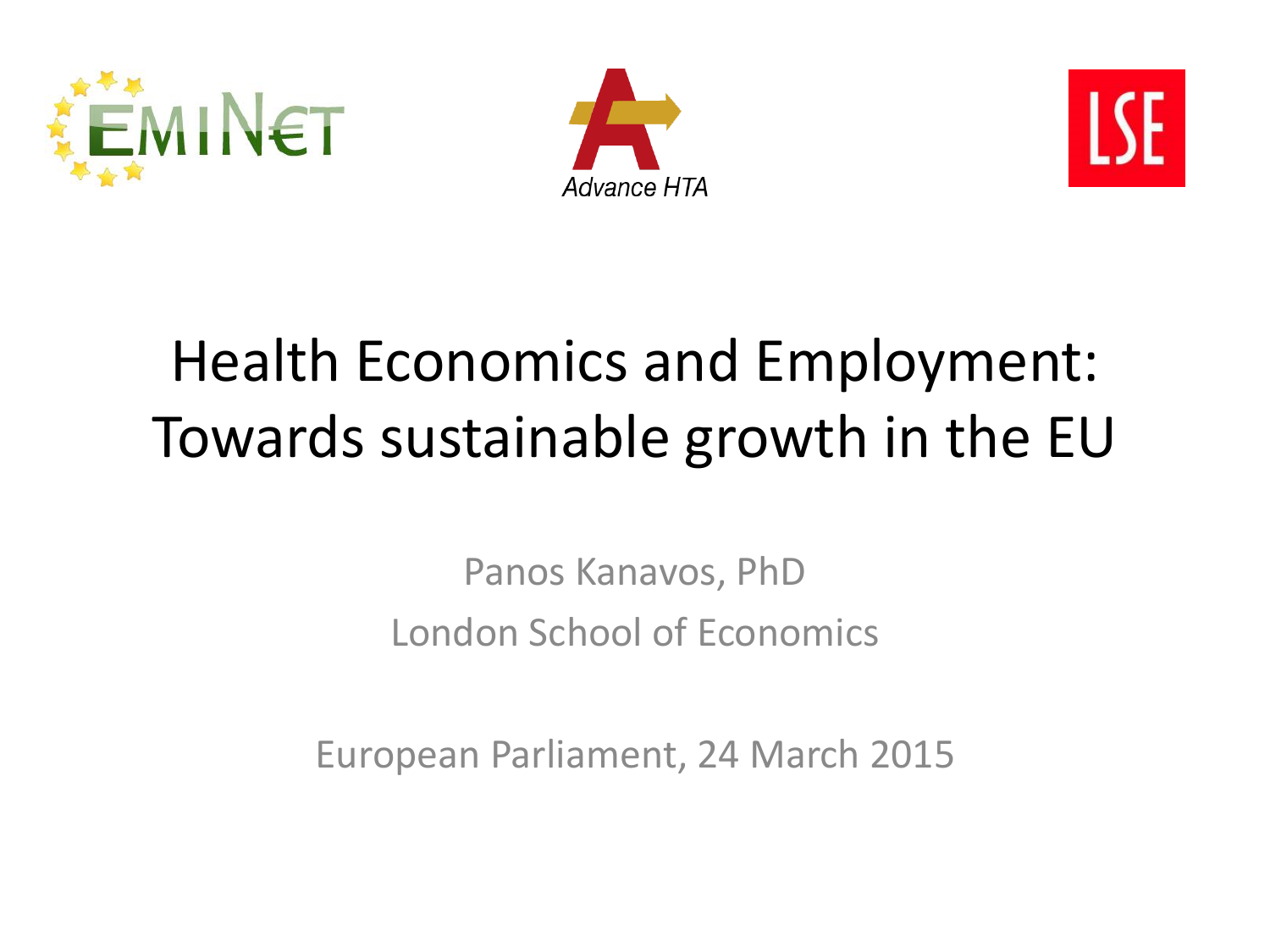# **Outline**

• What health care decision-makers want

- Cost of illness and its societal implications:
	- Evidence from rare diseases
	- Evidence from multiple sclerosis

• Linking HTA with the broader socio-economic impact

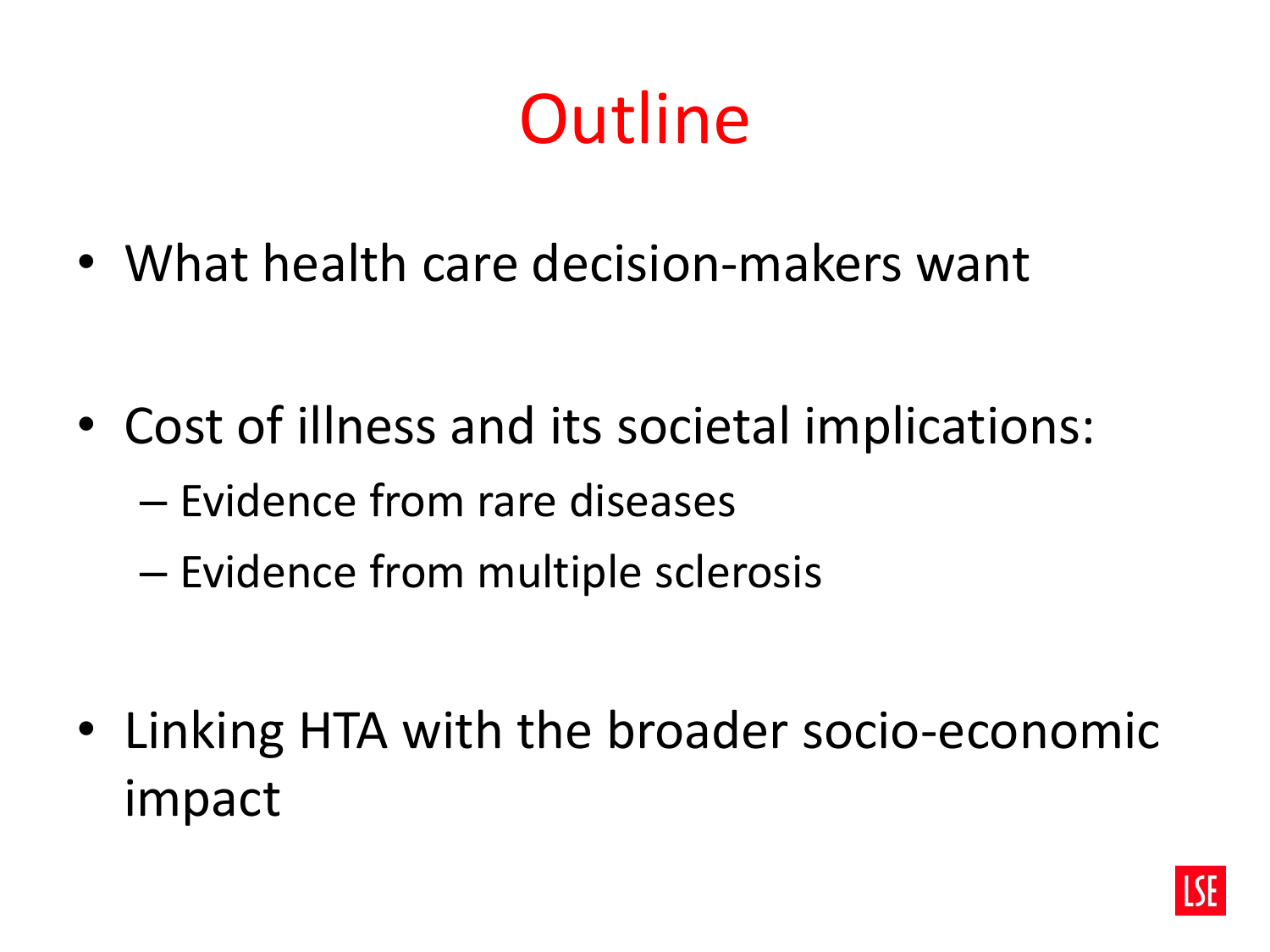### What health care decision-makers want

Safety and Efficacy are *first* steps to provide evidence for new therapies; Effectiveness and Efficiency need to be proven

| <b>Safety</b>                           | <b>Efficacy</b>                                                 | <b>Effectiveness</b>                                           | <b>Efficiency</b>                                               |
|-----------------------------------------|-----------------------------------------------------------------|----------------------------------------------------------------|-----------------------------------------------------------------|
| <b>Measure of</b><br>adverse<br>effects | <b>Measure of</b><br>effect under<br>ideal<br><b>conditions</b> | Measure of<br>effect under<br>"real life"<br><b>conditions</b> | <b>Relationships</b><br>between<br>costs and<br><b>benefits</b> |

- Efficacy does not imply effectiveness and effectiveness does not imply efficiency
- Safety and efficacy are the competence of regulators, effectiveness and efficiency are the competence of payers/insurers
- Use of Health Technology Assessment to assess value
- Most often a restricted perspective is adopted (health system approach rather than a societal approach)

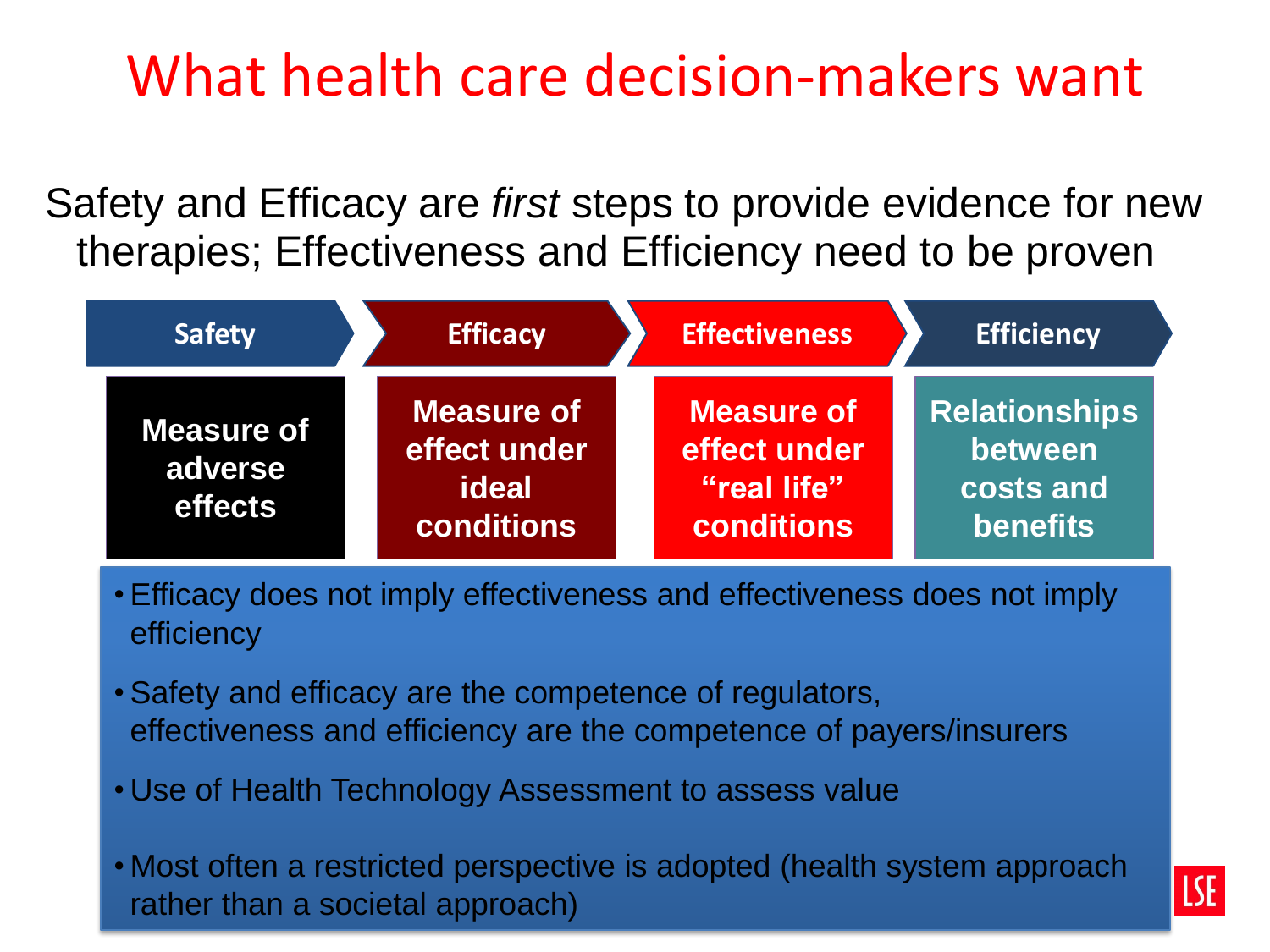#### Formal Use of HTA as a means of improving efficiency



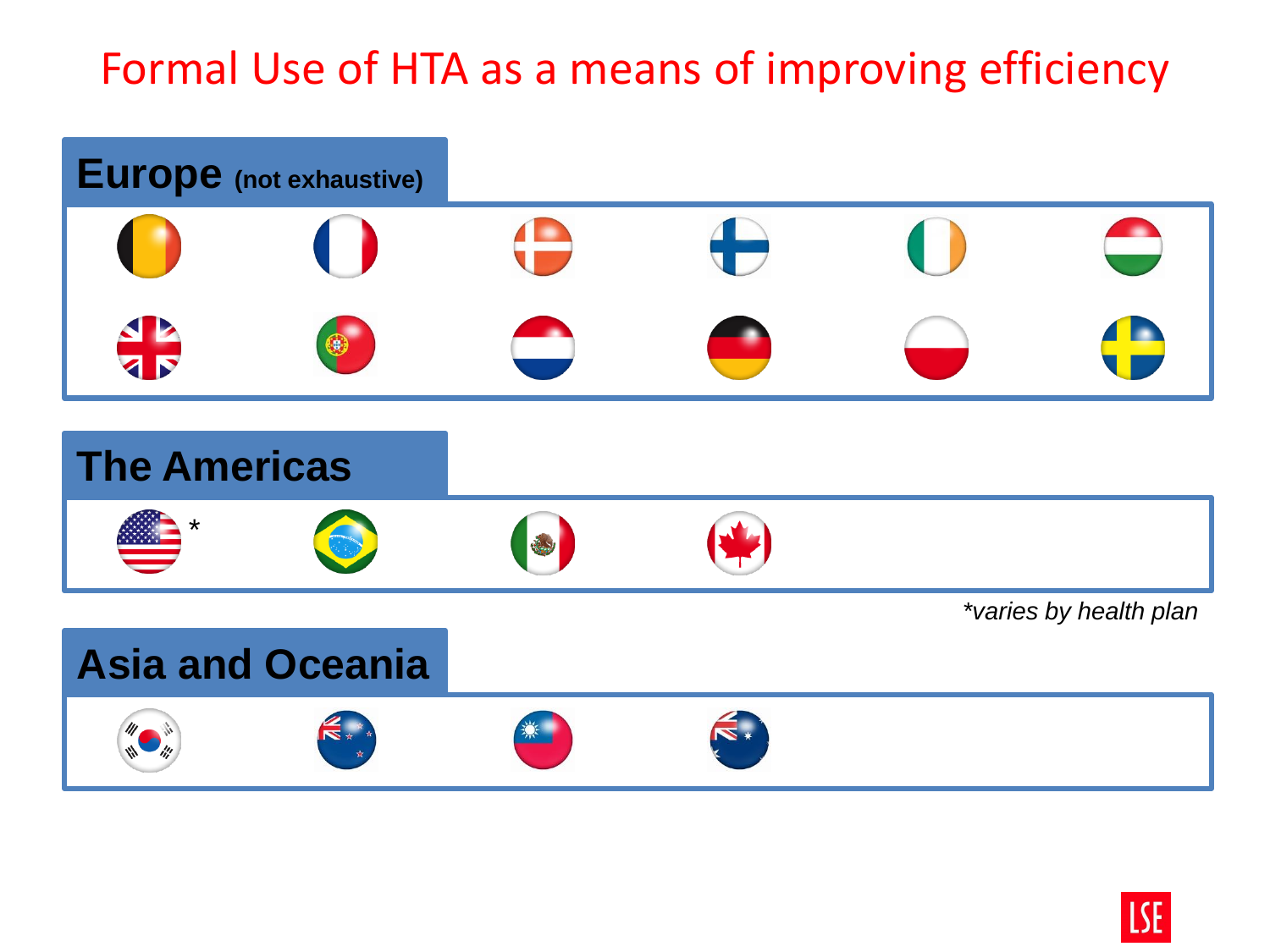Looking at cost of illness, what dimensions are considered by health systems and HTAs? What dimensions are not?

> Example 1: Rare diseases Example 2: Multiple Sclerosis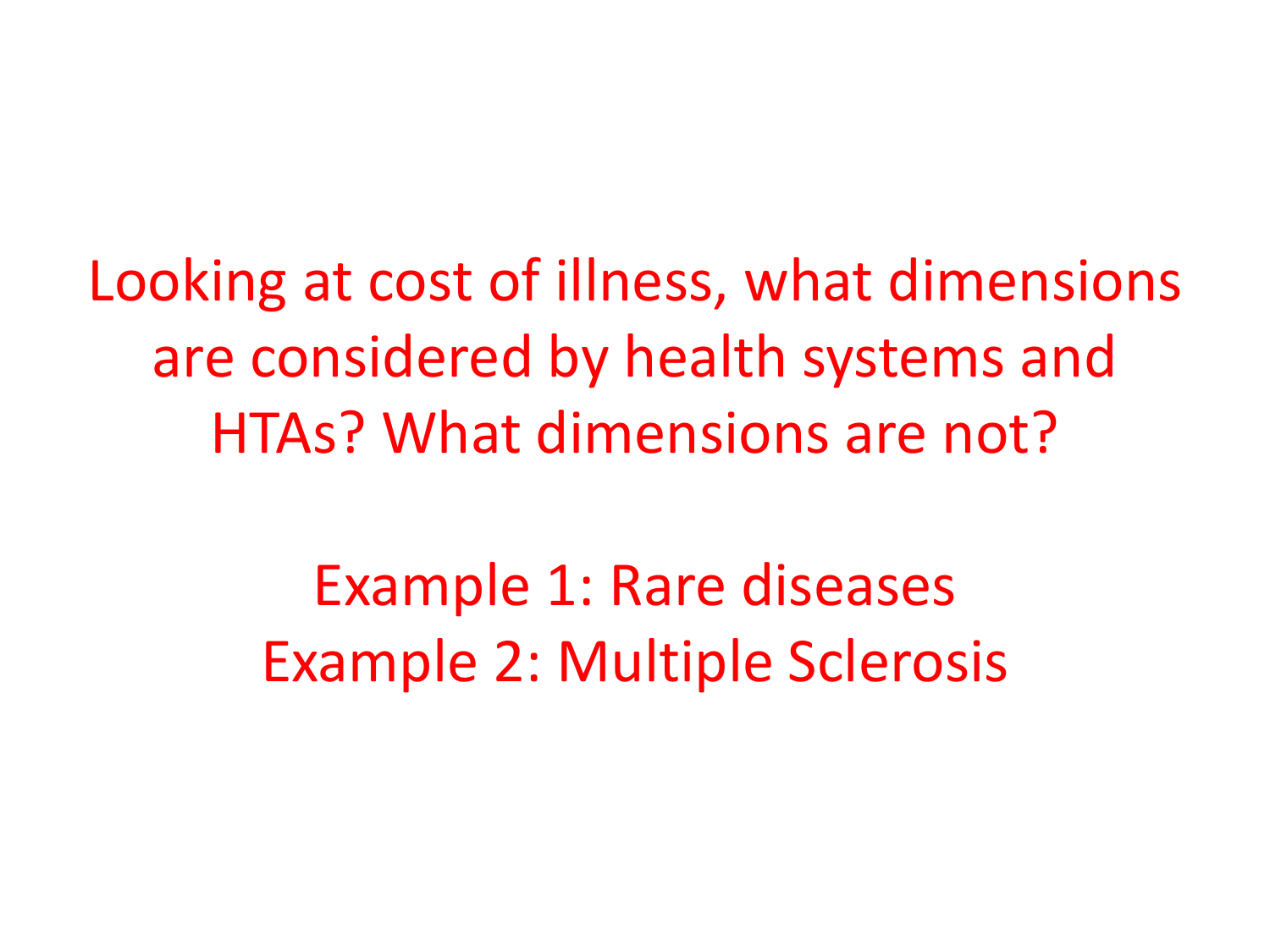#### Average total cost of treatment by country, presence of disability and type of cost  $(\epsilon)$  in 10 rare diseases across 8 EU Member States



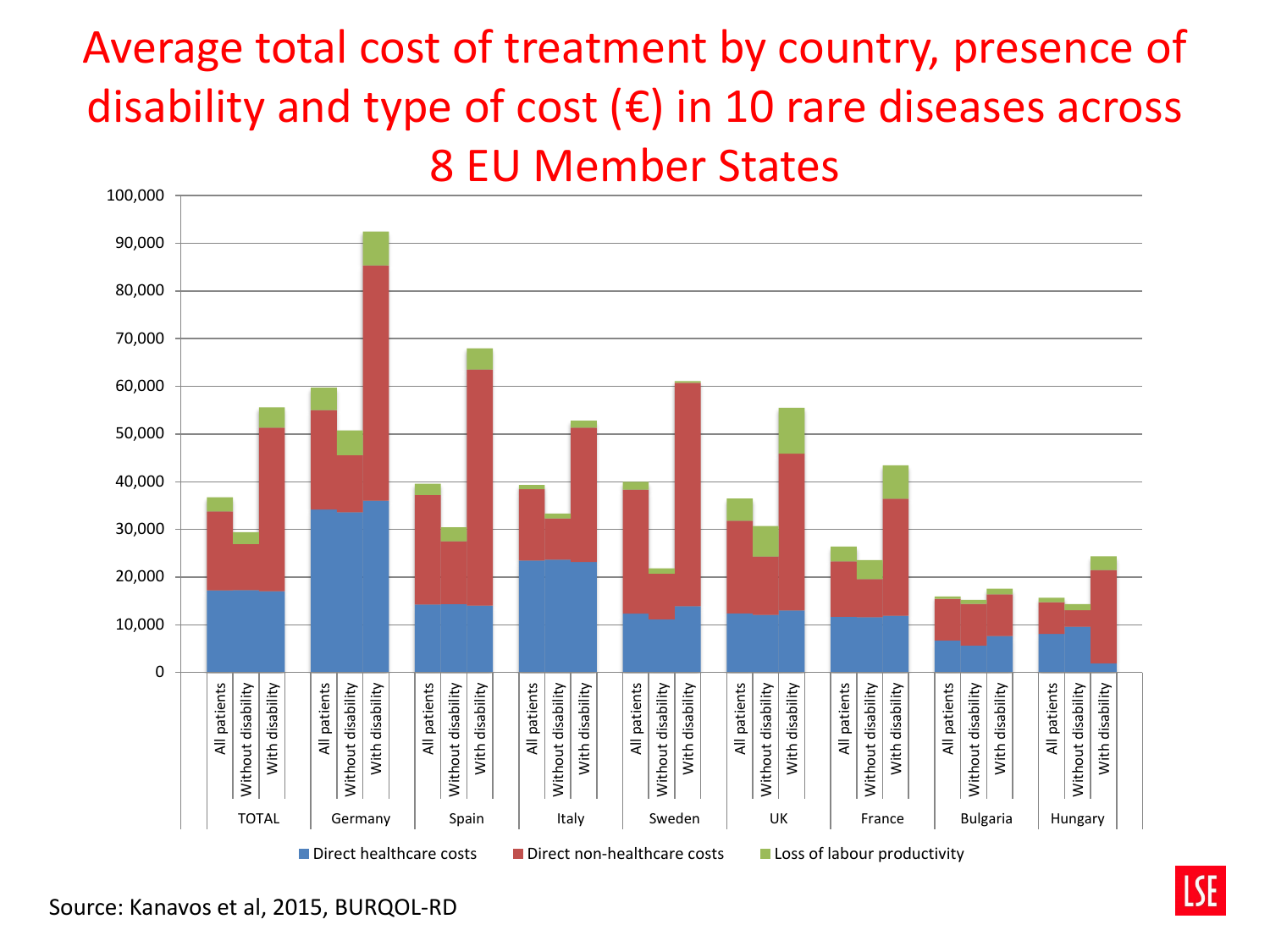#### Average total cost of treatment by disease, presence of disability and type of cost  $(\epsilon)$  in 10 rare diseases across 8 EU Member States



Source: Kanavos et al, 2015, BURQOL-RD

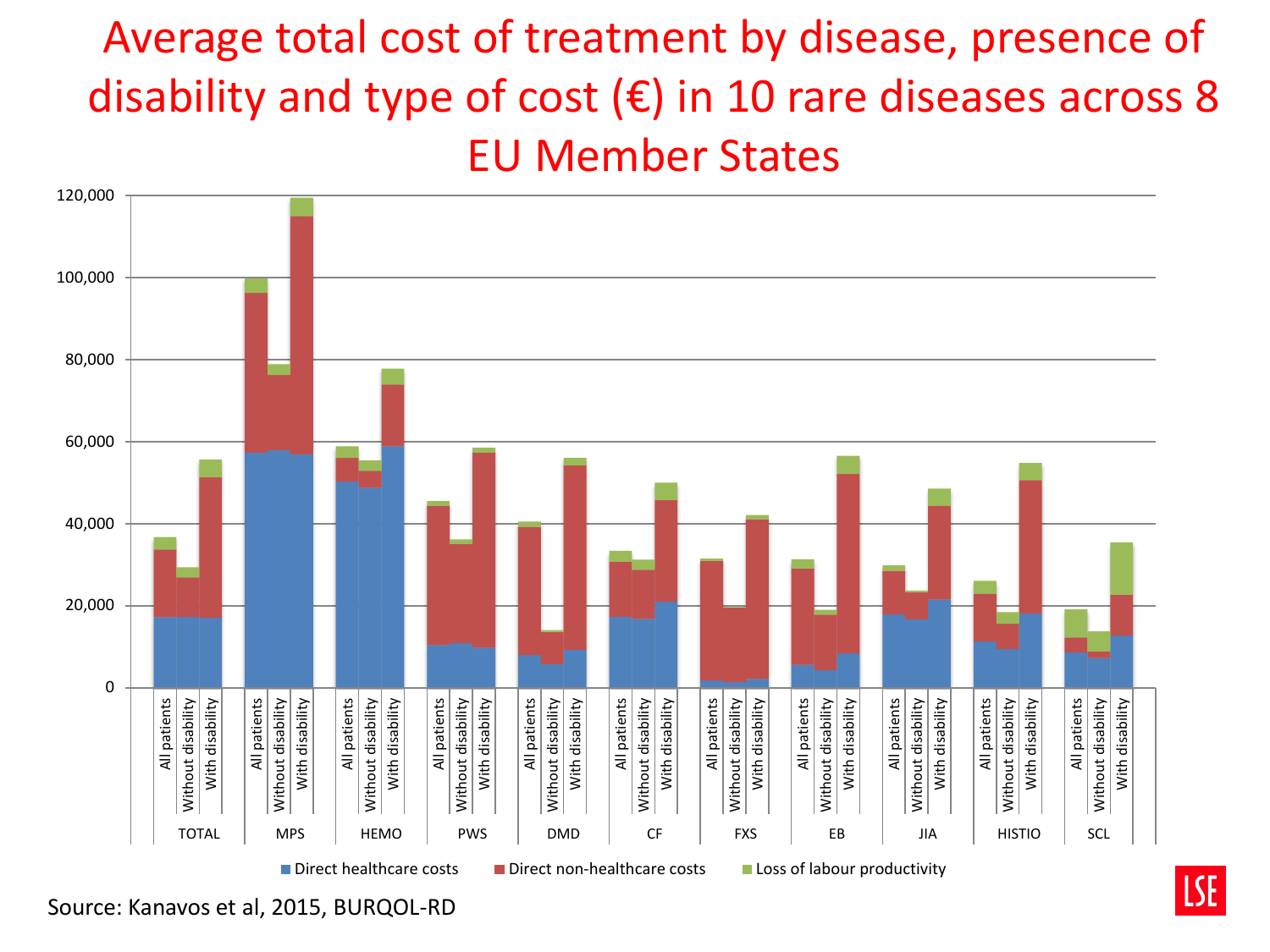#### Cost of illness in Multiple Sclerosis by level of severity in 2005 euros for eight EU countries



Note: The costs in the Switzerland study was reported in Swiss Francs but converted to 2005 Euros based on historical foreign exchange rates. The eight countries correspond to eight studies. Sources: Berg 2006, Sweden<sup>5</sup>; Kobelt 2006, The Netherlands<sup>9</sup>; Kobelt 2006, Spain<sup>12</sup>; Kobelt 2006, Switzerland<sup>11</sup>; Kobelt 2006, Belgium<sup>8</sup>; Kobelt 2006, Austria<sup>7</sup>; Kobelt 2006, Germany<sup>6</sup>; Kobelt 2006, Italy<sup>10</sup>

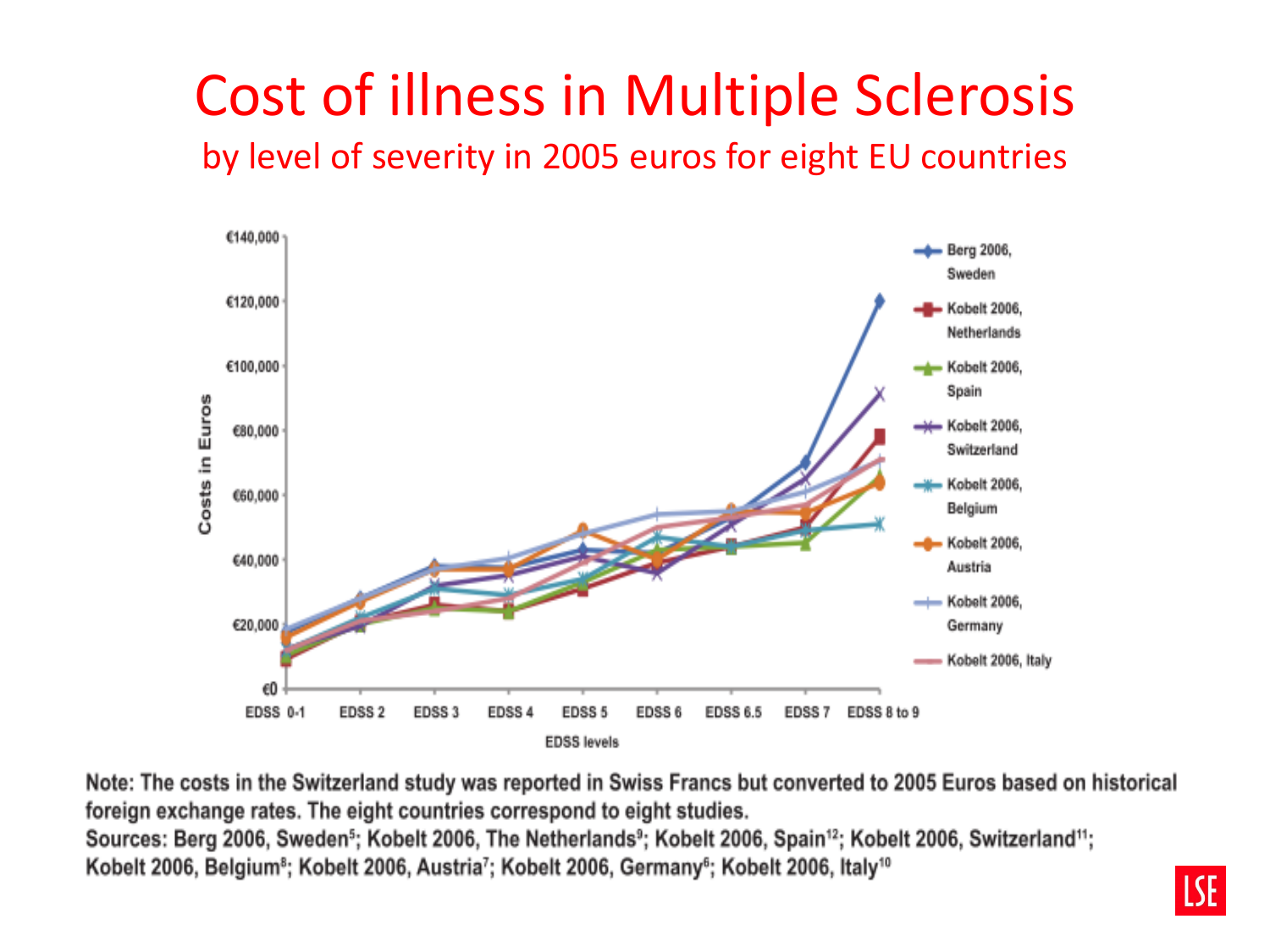### Distribution of the total costs of MS



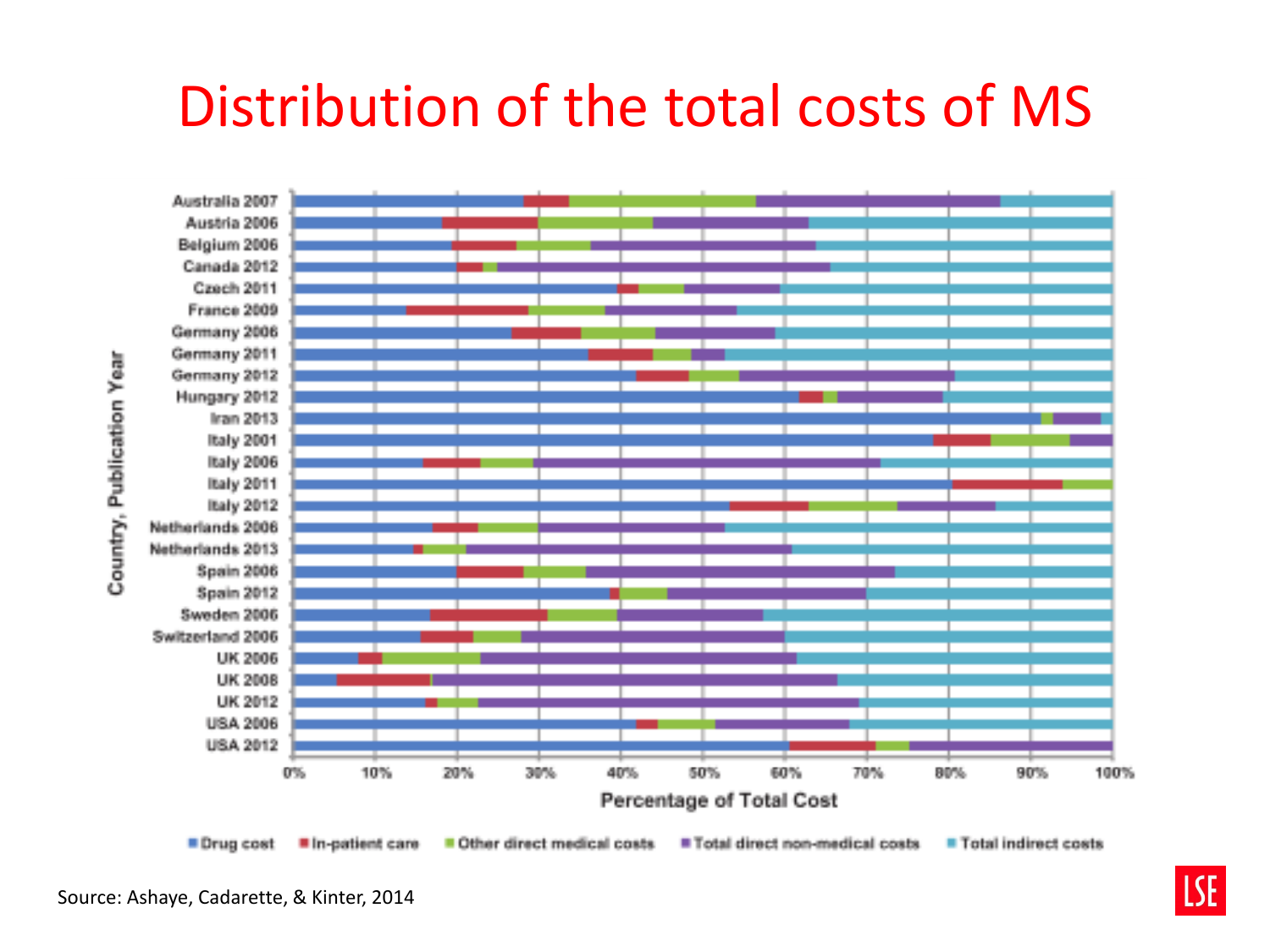### Societal impact of MS: Unemployment



Figure 1. Probability of remaining in active employment after onset of multiple sclerosis. Key: grey, controls; black, patients.

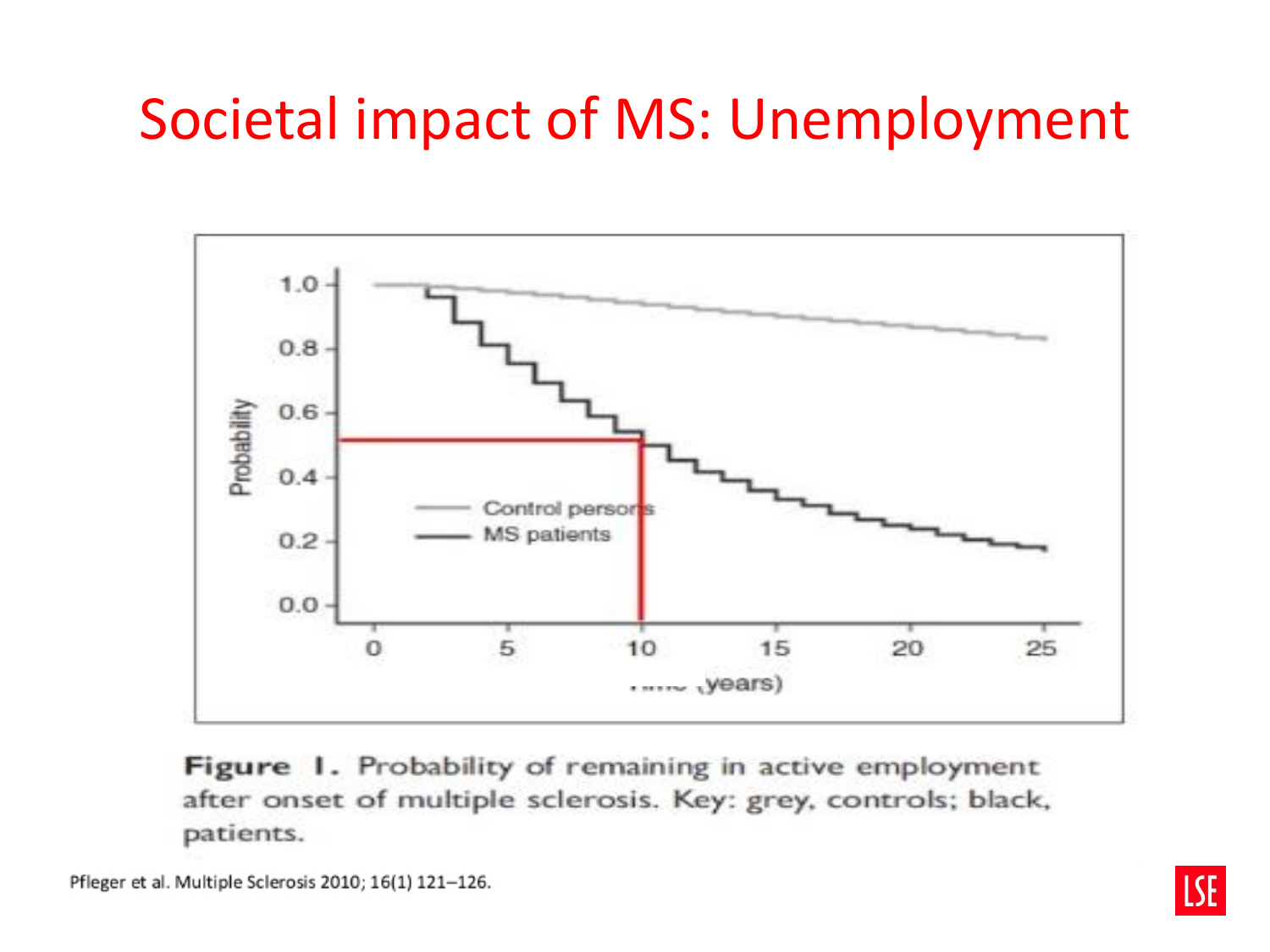### Premature loss of employment by people with MS and their informal carers (I)

It may incur significant costs to the labour market and economy:

- The annual costs of MS may vary from £12,000 for those with low disability scores to £60,000 for those with severe disability stage. **One estimate suggests that MS costs UK society about £2.3 billion per year**.
- Many people with MS want to work; with the right support they could continue to live full and productive lives for much longer.
- Yet during periods of economic downturn and job losses people with long term or chronic health problems, such as MS, may feel especially vulnerable.
- Many employers lack knowledge about the condition and may not always understand that the needs of employees with MS can and should be accommodated at the workplace.

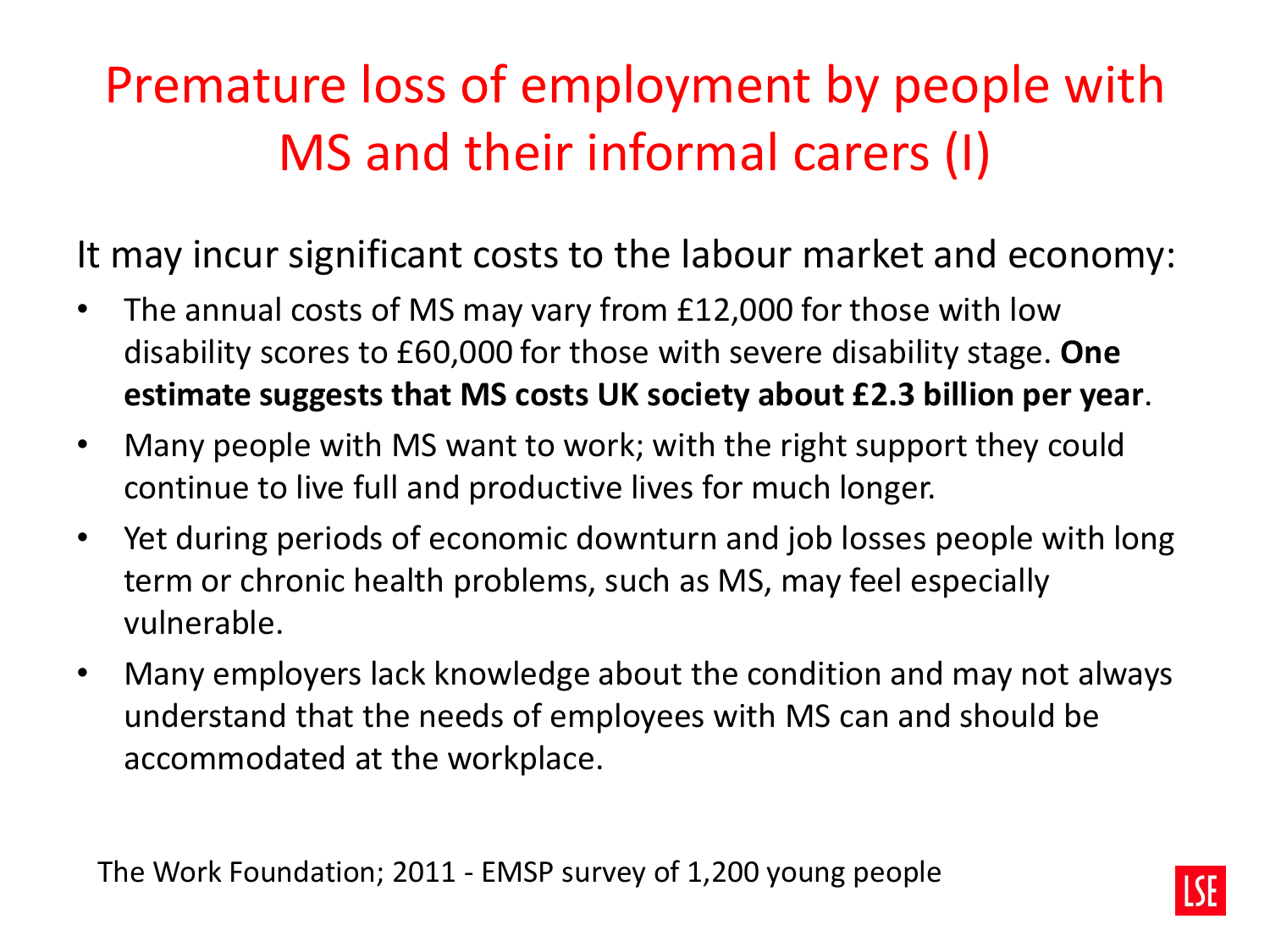## Direct and indirect costs

- Direct costs were mainly driven by medication costs.
	- pharmaceutical costs generally decreased from moderate to severe MS due to the lack of MS-specific treatments for severe patients
	- The amount of informal care is generally a function of the extent of services offered by the healthcare systems. Eg countries such as Italy or the UK seem to offer limited services, leading to a greater use of informal care.
- Indirect costs tended to be more of a contributing factor as patient disability increased e.g. higher Expanded Disability Status Scale (EDSS) scores.
	- with the highest cost seen among patients with an EDSS score of 8–9.
	- For example, Kobelt et al. report that mean annual costs per patient increase approximately 2-fold from \$32,297 for EDSS <4.0 (mild disability) to \$64,492 for EDSS >6.0 (severe disability).
- The proportion of total costs attributable to medications, inpatient care, and other cost categories varied across studies and countries